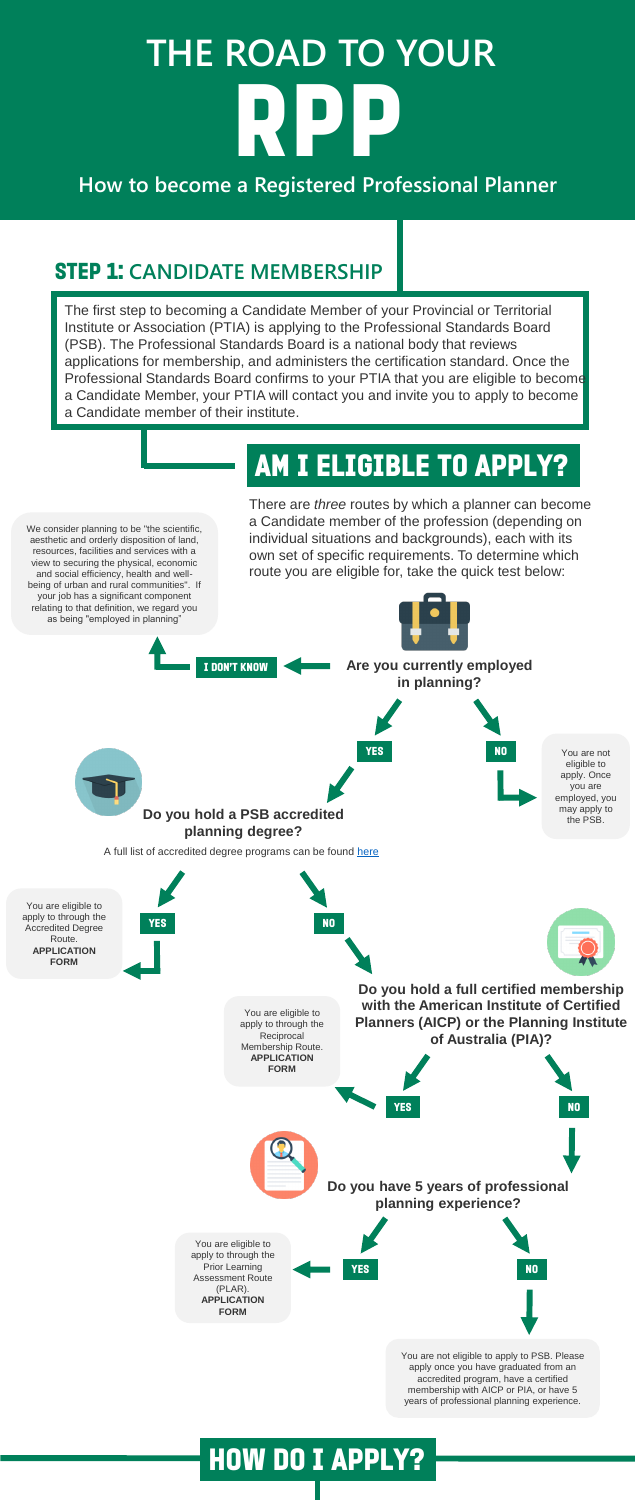**Meets with Candidate member frequently** (e.g., every 2 months) over the minimum one-year Mentorship period, either in person or electronically



- **Ensures Candidate member is familiar with, integrates, and can** apply:
	- $\checkmark$  The PTIA's Code of Ethics or equivalent.
	- $\checkmark$  The CIP Code of Professional Conduct.
	- $\checkmark$  The role of the 'public interest' in professional planning.
	- $\checkmark$  The role of the profession in maintaining standards of competency, ethics and professionalism
	- $\checkmark$  A broad range of the profession's competencies

#### When will I hear back?

It takes anywhere between 2-3 weeks for the PSB to review your application, once we receive all of the necessary documents. If your application is in order, the PSB will provide a recommendation to your PTIA, who will then invite you to become a Candidate Member. Once you become a Candidate Member, you can move on to step 2,3 and 4.

You must send a completed application, along with the necessary supplementary documents to [certification@psb-planningcanada.ca](mailto:certification@psb-planningcanada.ca)



#### STEP 2: **MENTORSHIP**

Your mentorship is designed to help you with your professional growth and your development of specific [competencies](http://www.psb-planningcanada.ca/APPLY/PDF/PLAR_Self_Assessment_Form.pdf). Your mentorship period will last a minimum of one year, and **can only begin once you have been accepted as a Candidate Member** by your PTIA. This is to ensure that you are exposed to, and cover, a range of professional topics while completing your practical work experience.

### WHAT DOES MY MENTOR DO?

# What can I log?

You must document at least 4-6 meetings with your mentor in the **template** provided on the PSB website for a minimum of **1 year.** Meetings/activities should **not** be related to the Candidate's normal work activities (a meeting to discuss progress on a specific project is not acceptable)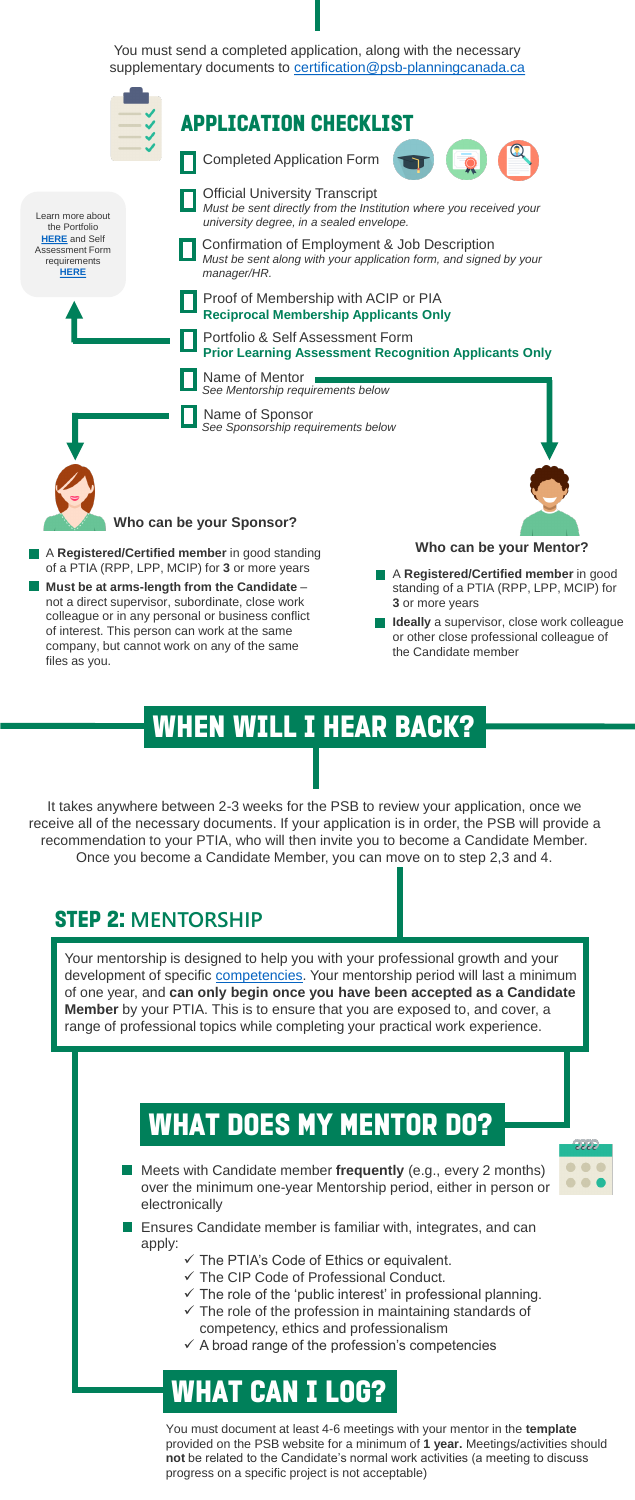#### STEP 3: **LOGGING WORK EXPERIENCE**

The Sponsor, which you indicated on your application form, will monitor you during this stage of the process. Your Sponsor will review and validate (sign off on) your **Record of Practical Work Experience** (work logs). Your Sponsor's signature on the *Record* does not merely indicate that s/he believes the work was carried out by you as described, but also indicates that the Sponsor is fully satisfied that the reported work constitutes acceptable responsible professional planning experience.



## What can I log?

You can log **responsible** planning experience and must outline it in the PSB **template**. It does **not** include technical, clerical or administrative work performed in support of the planning function

**Responsible planning** comprises analysis, projection, design or program development which specifically requires consideration of the inter-relationships of space and time among resources, facilities and activities, and which expresses this consideration in a manner to influence the deposition of land or the allocation of resources, facilities or services. It also shows a specific relationship to public policies or programs for controlling or influencing the development of communities. Responsible planning relates to the professional competencies and comprises a substantive component of initiative, judgment, substantial involvement and personal accountability or definition or preparation of significant elements of the program of work.

## Can I log past experience?

Accredited Degree applicants may be allowed to use one (1) year's experience gained **prior to application**, provided their Sponsors agree, the experience was **gained post accredited degree,** and the applicant was **paid** for the work. Unpaid internships and volunteer experience does not count. This accommodation is **not** available to PLAR or Advanced Standing applicants

#### how many years do I need to log?

Accredited Degree applicants must log the equivalent of **two years**  of responsible planning experience (one of which can be backlogged). PLAR or Advanced Standing applicants are required to log **one year** of responsible planning experience.

#### STEP 4: **ETHICS & PROFESSIONALISM COURSE**

All candidates are required to complete the Ethics & Professionalism Course and Test. The course consists of eight modules: (1) Professions and the Professional Culture (2) Why the Planning Profession is Concerned About Practitioner Ethics (3) Professional Obligations and Responsibilities (4) The Ethical Planning Practitioner (5) The Public Interest (6) Professional (7) Codes of Ethics and Practice (8) Case Studies and Exercises (9) Readings. The candidate has six months to complete the readings and pass the final test.

# how do I take the test?

Once you have completed all of the necessary readings, you may request to take the Ethics & Professionalism test. The test is a series of multiple choice, fill-in-the-blank and true/false questions. You must request the test from the PSB, who will then send you the PDF test. You are required to print the test, complete it, scan it and send it back to the PSB within 24 hours.



#### STEP 2, 3 & 4 CAN BE COMPLETED CONCURRENTLY

#### STEP 5: **THE PROFESSIONAL EXAMINATION**

The Professional Examination is the final step in achieving your RPP designation. The Professional Examination is a formal, multiple choice Examination that is offered twice in each year – once in the Spring and once in the Fall. It will be marked, and a "pass" is 80%.